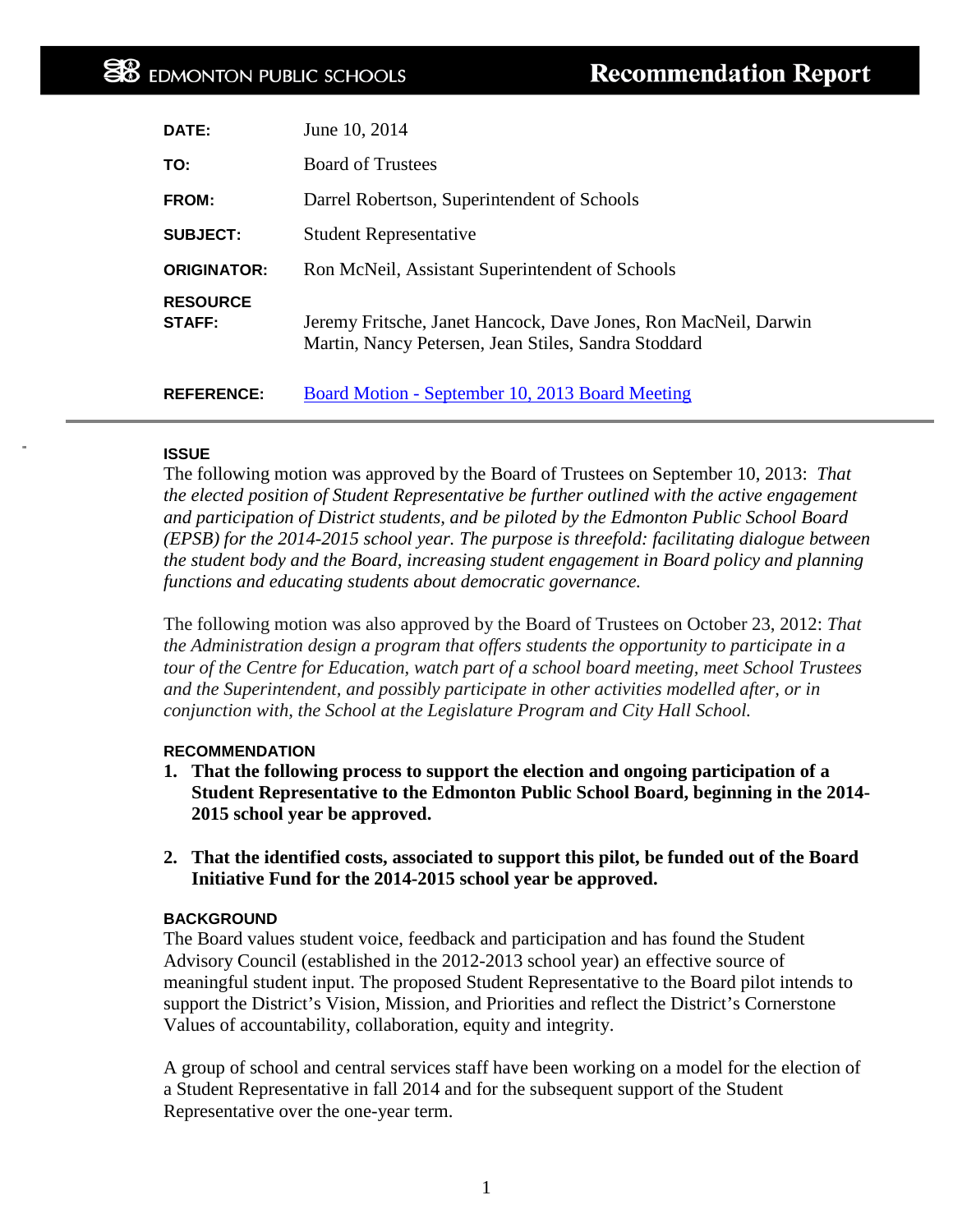In developing the model, the following background work has been done:

- Examined current models of Student Representative participation in British Columbia and Ontario.
- Reviewed for alignment and relevance the *School Act*, Board Policies, Administrative Regulations and the Trustees' Handbook.
- Consulted with Claire Edwards of the Student Voice Initiative around models of student representation in Canada.

### **RELATED FACTS**

The model proposed meets the purpose outlined in both the October 2012 and September 2013 Board motions by providing a means for students in all district high schools to learn about and participate in democratic governance, gain a stronger understanding of the role of public education and voice their perspectives about educational issues. It also gives the Board and Administration direct access to student voice to inform decision-making.

The Administration recommends establishing a model that includes the following:

- **Trustee Mentor:** A Trustee mentor will be established to support the Student Representative. The Administration recommends that the Board identify a current Trustee to support and mentor the Student Representative in various aspects of their role throughout the one-year term. The role of Trustee mentor would be established with a Role and Responsibility Statement in the Trustees' Handbook.
- **Role and Responsibility of the Student Representative:** The Student Representative's success rests on a well-thought-out Role and Responsibility Statement that clearly addresses matters such as: attendance and student role in public board meetings, the nonvoting status of this position, expectations around media interactions, how the Student Representative will engage with students from across the District and how the student reports items of interest or concerns will be brought forward to the Board. The role of Student Representative would be established with a Role and Responsibility Statement in the Trustees' Handbook.
- **The Student Advisory Council:** High school principals will appoint a group of students in June 2014 to act as the Student Advisory Council for the 2014-2015 school year. The Council will raise awareness about the election of a Student Representative, encourage student participation and democratically elect the Student Representative. The Council will meet with the Board twice per school year to offer student perspective. The Council will also help the Student Representative stay connected to the student population of district high schools.
- **Centre of Education Tour and Orientation:** Through the structure of the Student Advisory Council, the new high school District leadership course and the yearly process of electing a student Trustee, there will be a mechanism to provide District students with the opportunity for a tour and orientation of the Centre for Education. This model will be informed by the recent June  $5<sup>th</sup>$  Student Advisory Council meeting process that saw participants toured through the Centre and participate in small group discussions with Trustees.
- **A District Leadership Course:** A group of high school principals are developing a course around school board governance and youth leadership that will be available to all district high school students starting in January 2015. The course cohort will be comprised of students from across the District, including the Student Representative and they will participate in a variety of learning and leadership experiences. The issues and reports that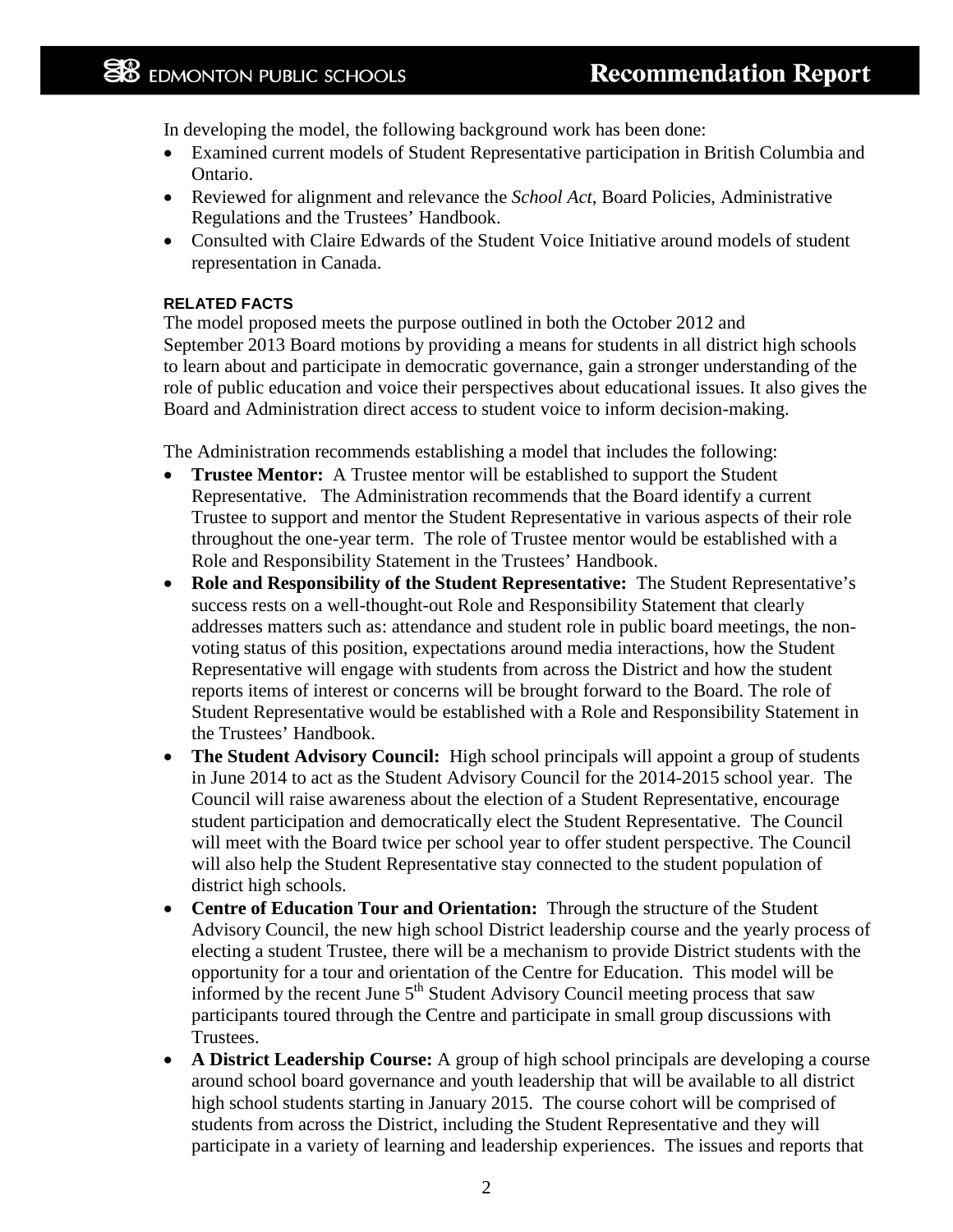will be brought to public board will serve as one source of course content. It is anticipated that this will assist the Student Representative in being prepared to participate at public board when these reports are being discussed.

- **The Role of District High Schools:** In the fall of 2014, each participating high school will run a nomination process and bring forward one candidate to run for the position of Student Representative. The Student Advisory Council will then elect the Student Representative from this group of candidates.
- **Administration Support:** There will be responsibilities for the Administration throughout the election process and during the Student Representative's one-year term to ensure the role is successful: Board and District orientation, communication skills training, media relations training and ongoing support, technology safety training, and continuous support in fulfilling the role and responsibility of a Student Representative. Ongoing responsibility for the overseeing and coordination of this support would logically rest within Governance and Strategic Support Services in collaboration with the Trustee mentor.
- **Evaluation Component:** The Administration will evaluate the effectiveness and success of the pilot after the first year. The evaluation will examine the election process, the role of the Student Representative and costs associated with this pilot. Trustees, students and staff will be invited to participate in the evaluation process. The results of the evaluation will be presented to the Board.
- **Honourary Scholarship:** Upon successfully fulfilling the duties of Student Representative, as defined by the Student Representative Role and Responsibility Statement, the Administration recommends that the student receive a \$2,000 scholarship from the Board to support a future learning opportunity of their choice. The scholarship would remain in trust until written confirmation of registration and acceptance at a learning opportunity is received from the student or forwarded to the Board's office.

# **OPTIONS**

- 1. Approve the recommended model and budget to support this pilot as outlined in this report.
- 2. Approve the model and budget with amendments as noted.
- 3. Do not proceed with this pilot at this time.

# **CONSIDERATIONS & ANALYSIS**

In considering the approval of this model to support the election of a Student Representative, there are human resource and financial implications that need to be considered. The majority of these implications will be ongoing in nature as the process to elect a Student Representative and provide ongoing support to the Student Representative occur on a yearly cycle. The anticipated financial implications include, but may not be limited to:

- Costs to support the fall election process would impact schools and central services departments (~\$4,000-\$6,000).
- Summer work to support the development of the District Leadership Course (~\$3,500 -\$3,900).
- Supply and set up district computer, i.e., laptop or tablet device (~\$850).
- Transportation to and from district meetings and functions throughout the Student Representative's term (~\$800 - \$1,200).
- Orientation, training and professional development as appropriate (~\$1,500).
- Future learning opportunity scholarship (\$2,000).